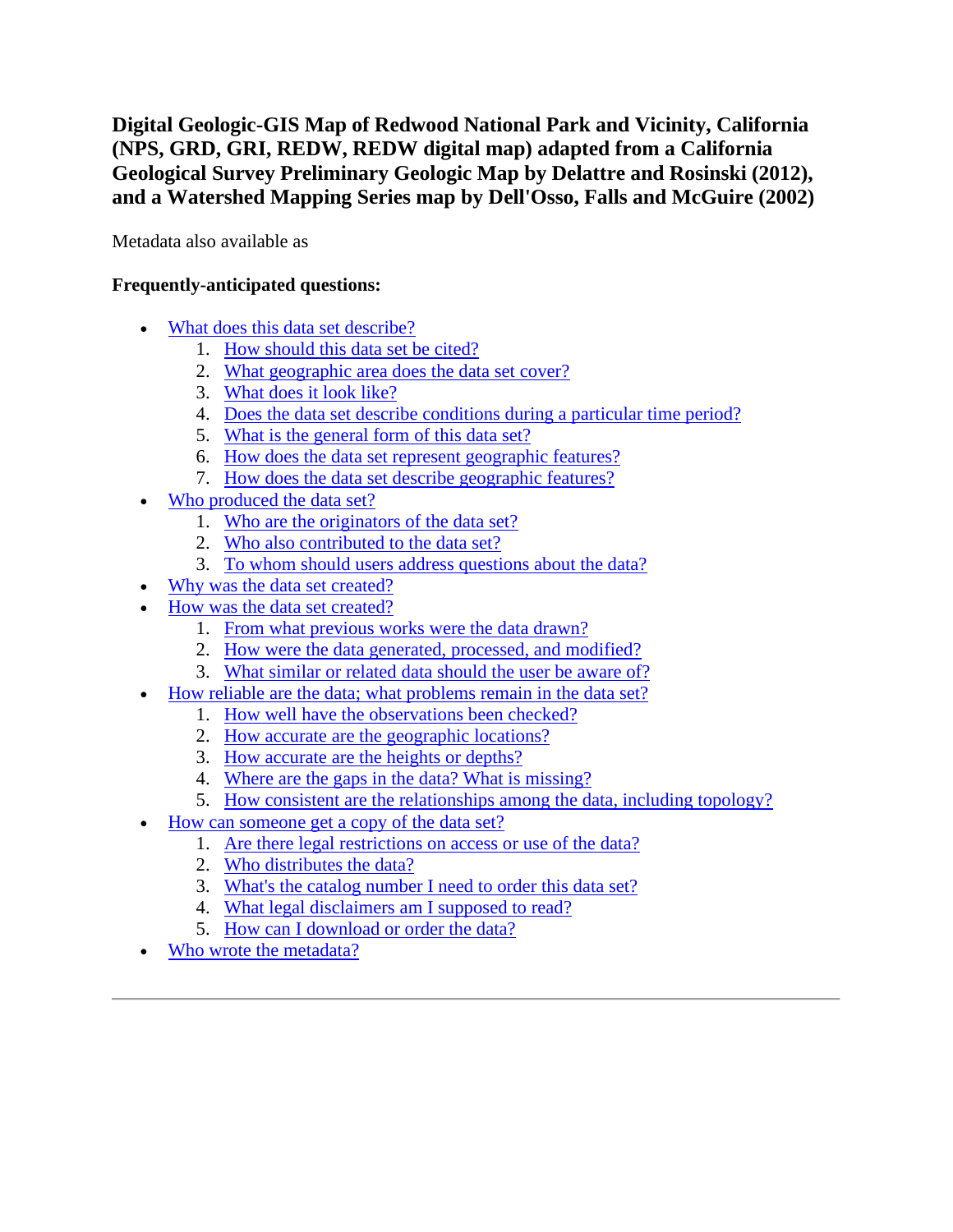#### **What does this data set describe?**

#### *Title:*

Digital Geologic-GIS Map of Redwood National Park and Vicinity, California (NPS, GRD, GRI, REDW, REDW digital map) adapted from a California Geological Survey Preliminary Geologic Map by Delattre and Rosinski (2012), and a Watershed Mapping Series map by Dell'Osso, Falls and McGuire (2002) *Abstract:*

The Digital Geologic-GIS Map of Redwood National Park and Vicinity, California is composed of GIS data layers and GIS tables, and is available in the following GRIsupported GIS data formats: 1.) a 10.1 file geodatabase (redw\_geology.gdb), a 2.) Open Geospatial Consortium (OGC) geopackage, and 3.) 2.2 KMZ/KML file for use in Google Earth, however, this format version of the map is limited in data layers presented and in access to GRI ancillary table information. The file geodatabase format is supported with a 1.) ArcGIS Pro map file (.mapx) file (redw\_geology.mapx) and individual Pro layer (.lyrx) files (for each GIS data layer), as well as with a 2.) 10.1 ArcMap (.mxd) map document (redw\_geology.mxd) and individual 10.1 layer (.lyr) files (for each GIS data layer). The OGC geopackage is supported with a QGIS project (.qgz) file. Upon request, the GIS data is also available in ESRI 10.1 shapefile format. Contact Stephanie O'Meara (see contact information below) to acquire the GIS data in these GIS data formats. In addition to the GIS data and supporting GIS files, three additional files comprise a GRI digital geologic-GIS dataset or map: 1.) A GIS readme file (redw\_geology\_gis\_readme.pdf), 2.) the GRI ancillary map information document (.pdf) file (redw\_geology.pdf) which contains geologic unit descriptions, as well as other ancillary map information and graphics from the source map(s) used by the GRI in the production of the GRI digital geologic-GIS data for the park, and 3.) a user-friendly FAQ PDF version of the metadata (redw\_geology\_metadata\_faq.pdf). Please read the redw\_geology\_gis\_readme.pdf for information pertaining to the proper extraction of the GIS data and other map files. Google Earth software is available for free at: https://www.google.com/earth/versions/. QGIS software is available for free at: https://www.qgis.org/en/site/. Users are encouraged to only use the Google Earth data for basic visualization, and to use the GIS data for any type of data analysis or investigation. The data were completed as a component of the Geologic Resources Inventory (GRI) program, a National Park Service (NPS) Inventory and Monitoring (I&M) Division funded program that is administered by the NPS Geologic Resources Division (GRD). For a complete listing of GRI products visit the GRI publications webpage: For a complete listing of GRI products visit the GRI publications webpage: https://www.nps.gov/subjects/geology/geologic-resources-inventory-products.htm. For more information about the Geologic Resources Inventory Program visit the GRI webpage: https://www.nps.gov/subjects/geology/gri,htm. At the bottom of that webpage is a "Contact Us" link if you need additional information. You may also directly contact the program coordinator, Jason Kenworthy (jason\_kenworthy@nps.gov). Source geologic maps and data used to complete this GRI digital dataset were provided by the following: California Geological Survey. Detailed information concerning the sources used and their contribution the GRI product are listed in the Source Citation section(s) of this metadata record (redw\_geology\_metadata.txt or redw\_geology\_metadata\_faq.pdf).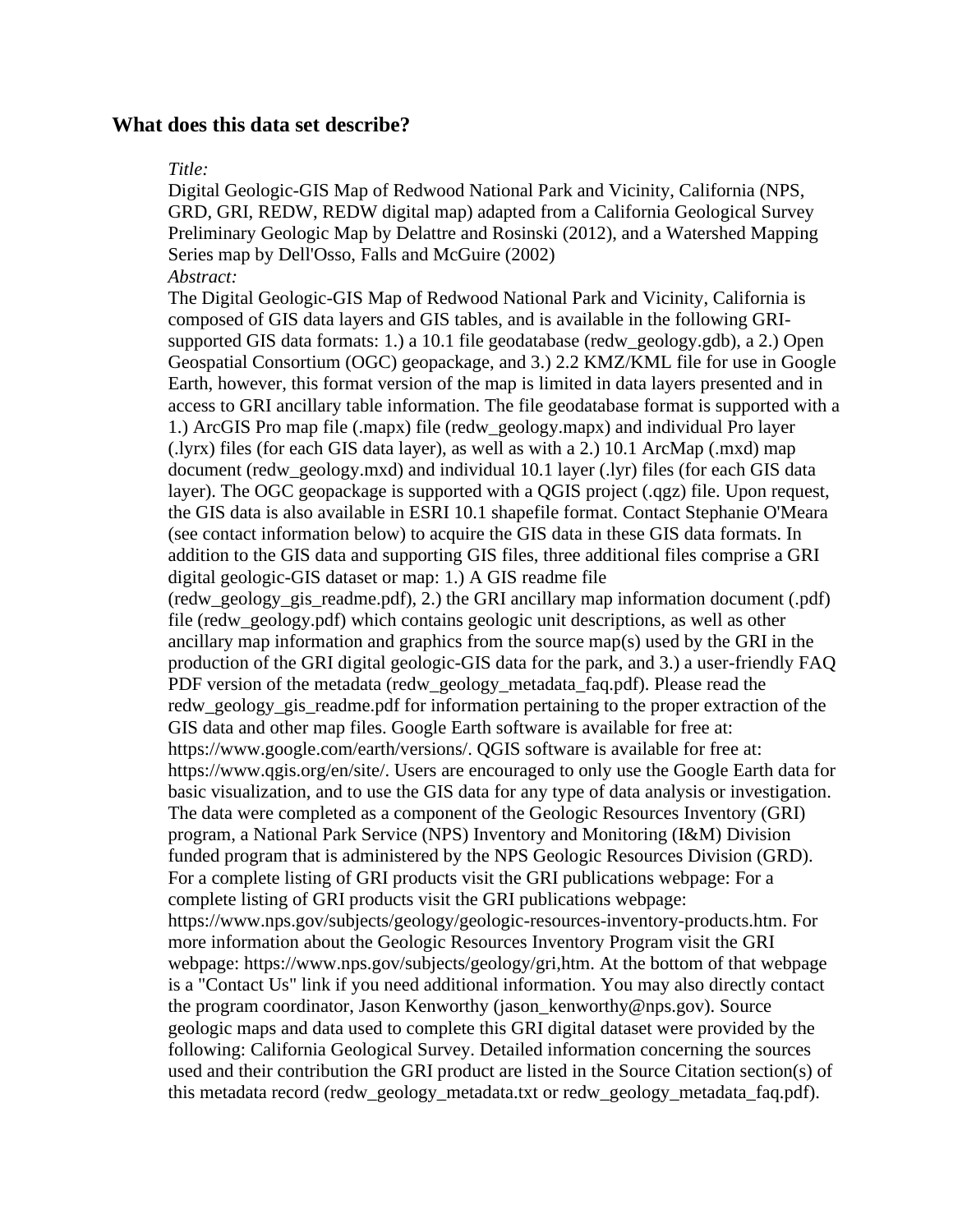Users of this data are cautioned about the locational accuracy of features within this dataset. Based on the source map scale of 1:100,000 and United States National Map Accuracy Standards features are within (horizontally) 50.8 meters or 166.7 feet of their actual location as presented by this dataset. Users of this data should thus not assume the location of features is exactly where they are portrayed in Google Earth, ArcGIS, QGIS or other software used to display this dataset. All GIS and ancillary tables were produced as per the NPS GRI Geology-GIS Geodatabase Data Model v. 2.3. (available at: https://www.nps.gov/articles/gri-geodatabase-model.htm).

*Supplemental\_Information:*

The data layers (feature classes) that comprise the Digital Geologic-GIS Map of Redwood National Park and Vicinity, California include: Geologic Units (REDWGLG), Geologic Contacts (REDWGLGA), Folds (REDWFLD), Faults (REDWFLT), Geologic Line Features (REDWGLF), Hazard Feature Lines (REDWHZL), Geologic Attitude Observation Localities (REDWATD), Geologic Point Features (REDWGPF) and Map Symbology (REDWSYM). In addition to the data layers, there are three GIS tables, the Geologic Unit Information Table (redwunit) Table, the short-version of the Geologic Unit Information Table (redwunit\_short) Table, and the Source Map Information Table (redwmap) Table. Refer to the NPS GRI Geology-GIS Geodatabase Data Model v. 2.3 (available at: https://www.nps.gov/articles/gri-geodatabase-model.htm) for detailed data layer (feature class) and table specifications including attribute field parameters, definitions and domains, and implemented topology rules and relationship classes. For the KML/KMZ format all or only some of the data layers are available. The KMZ file also possesses on-line links to the GRI program and its products, and to this readme document, the GRI ancillary map information document and the FAQ metadata pertaining to this dataset/map. The GIS data projection is NAD83, UTM Zone 10N, however, for the KML/KMZ format the data is projected upon export to WGS84 Geographic, the native coordinate system used by Google Earth.

### <span id="page-2-0"></span>1. **How should this data set be cited?**

National Park Service (NPS) Geologic Resources Inventory (GRI) program, 20220307, Digital Geologic-GIS Map of Redwood National Park and Vicinity, California (NPS, GRD, GRI, REDW, REDW digital map) adapted from a California Geological Survey Preliminary Geologic Map by Delattre and Rosinski (2012), and a Watershed Mapping Series map by Dell'Osso, Falls and McGuire (2002).

### <span id="page-2-1"></span>2. **What geographic area does the data set cover?**

*West\_Bounding\_Coordinate:* -124.376209839 *East\_Bounding\_Coordinate:* -123.677677553 *North\_Bounding\_Coordinate:* 41.9998508977 *South\_Bounding\_Coordinate:* 40.6839027926

### <span id="page-2-2"></span>3. **What does it look like?**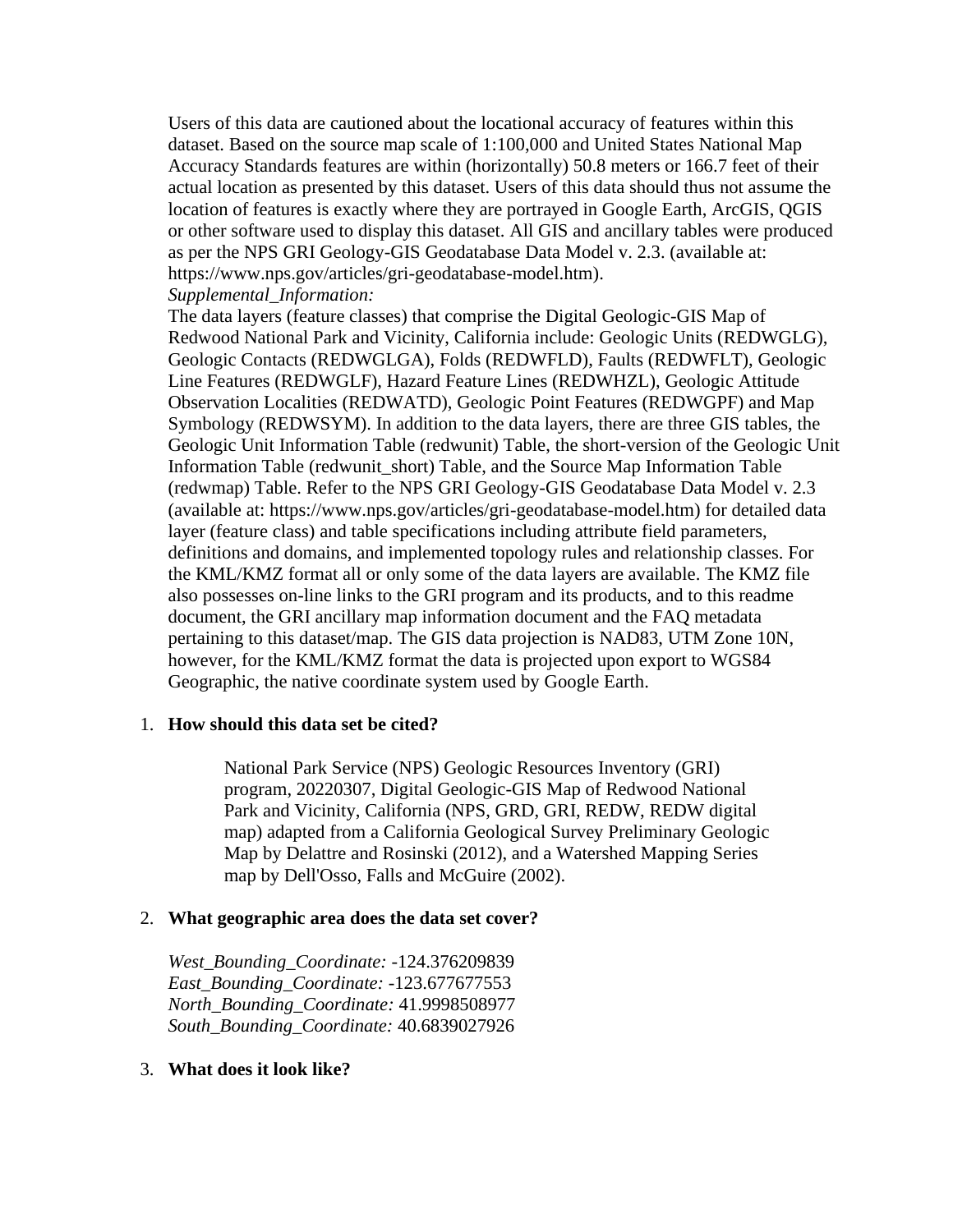Not applicable No browse graphic provided

## <span id="page-3-0"></span>4. **Does the data set describe conditions during a particular time period?**

Calendar\_Date: 07-Mar-2022 *Currentness\_Reference:* ground condition

## <span id="page-3-1"></span>5. **What is the general form of this data set?**

*Geospatial\_Data\_Presentation\_Form:* map

### <span id="page-3-2"></span>6. **How does the data set represent geographic features?**

- a. **How are geographic features stored in the data set?**
- b. **What coordinate system is used to represent geographic features?**

*Grid\_Coordinate\_System\_Name:* Universal Transverse Mercator *Universal\_Transverse\_Mercator:*

*UTM\_Zone\_Number:* 10 *Transverse\_Mercator: Scale\_Factor\_at\_Central\_Meridian:* 0.999600 *Longitude\_of\_Central\_Meridian:* -123.0 *Latitude\_of\_Projection\_Origin:* 0.000000 *False\_Easting:* 500000.000000 *False\_Northing:* 0.000000

> Planar coordinates are encoded using coordinate pair Abscissae (x-coordinates) are specified to the nearest 0.000007 Ordinates (y-coordinates) are specified to the nearest 0.000007 Planar coordinates are specified in meters

> The horizontal datum used is North American Datum of 1983. The ellipsoid used is Geodetic Reference System 80. The semi-major axis of the ellipsoid used is 6378137.000000. The flattening of the ellipsoid used is 1/298.257222.

### <span id="page-3-3"></span>7. **How does the data set describe geographic features?**

### *Entity\_and\_Attribute\_Overview:*

Refer to the NPS GRI Geology-GIS Geodatabase Data Model v. 2.3 (available at: https://www.nps.gov/articles/gri-geodatabase-model.htm) for detailed feature class and table attribute field parameters, definitions and domains, and implemented relationship classes, as well as for implemented feature class topology rules. *Entity\_and\_Attribute\_Detail\_Citation:* NPS GRI Geology-GIS Geodatabase Data Model v. 2.3. (available at: https://www.nps.gov/articles/gri-geodatabase-model.htm)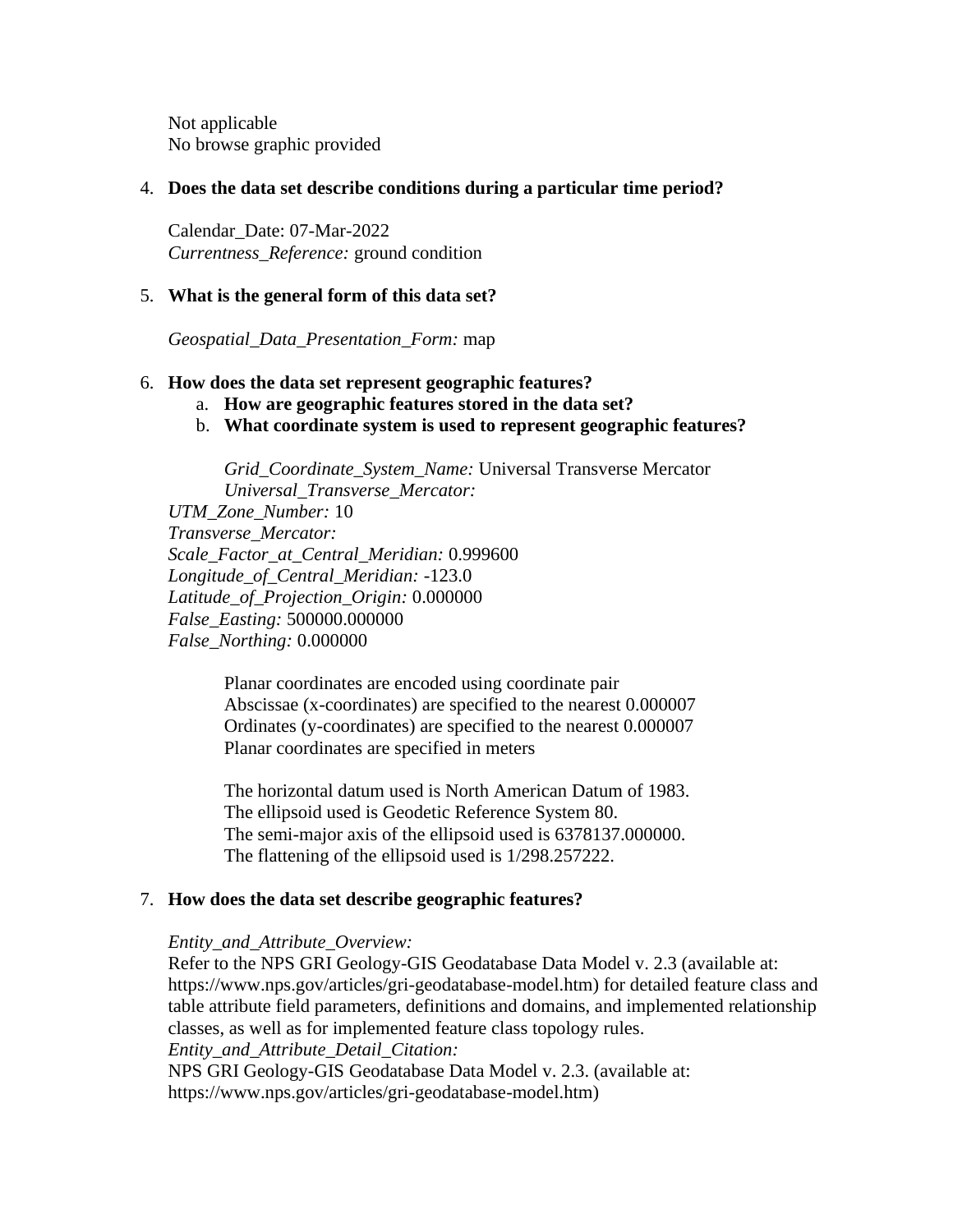## <span id="page-4-0"></span>**Who produced the data set?**

- <span id="page-4-1"></span>1. **Who are the originators of the data set?** (may include formal authors, digital compilers, and editors)
	- o National Park Service (NPS) Geologic Resources Inventory (GRI) program
- <span id="page-4-2"></span>2. **Who also contributed to the data set?**

Greg Mack and Stephanie O'Meara (NPS Pacific West Region and Colorado State University)

## <span id="page-4-3"></span>3. **To whom should users address questions about the data?**

Stephanie O'Meara Colorado State University Research Associate, Geologist/GIS Specialist/Data Manager 1201 Oak Ridge Drive, Suite 200 Fort Collins, Colorado 80525 USA

(970) 491-6655 (voice) stephanie\_o'meara@partner.nps.gov

*Hours\_of\_Service:* 9:00 a.m. to 5:00 p.m. (MST), Monday - Friday

## <span id="page-4-4"></span>**Why was the data set created?**

The data are intended to assist NPS personnel in the protection and management of Redwood National Park.

## <span id="page-4-5"></span>**How was the data set created?**

<span id="page-4-6"></span>1. **From what previous works were the data drawn?**

### **CGS Preliminary Geologic Map (Crescent City and Orick 30' x 60's)** (source 1 of 2)

Delattre, Marc, and Rosinski, Anee, 2012, Preliminary Geologic Map of the Onshore Portions of the Crescent City and Orick 30' x 60' Quadrangles, California: Preliminary Geologic Map (Crescent City and Orick 30' x 60's), California Geological Survey (CGS), Sacramento, California.

*Type\_of\_Source\_Media:* digital data and image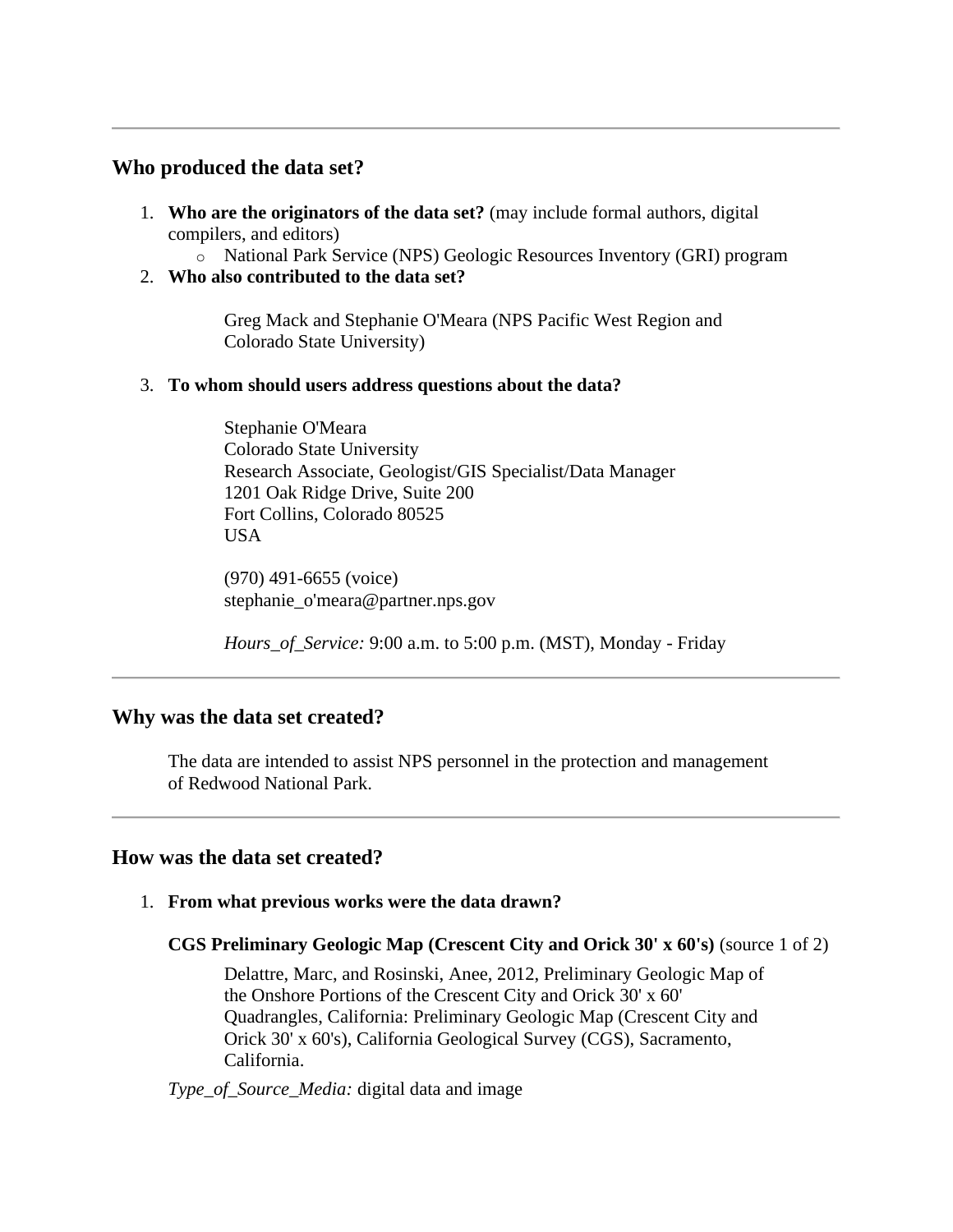*Source\_Scale\_Denominator:* 100000 *Source\_Contribution:*

Geologic features were derived from source digital data. In addition, geologic features not present with the digital data were digitized using a TIF image of the source map georeferenced in NAD83 UTM. The source map image was also used to attribute features, as well as to check (QC) line quality, both positionally and spatially, and feature attribution. Ancillary source map text, including unit descriptions, and graphics, if present, were captured, formatted and added to the ancillary map information document. See the Process Step section for additional information.

### **CGS Watershed Mapping Series Map Set 6** (source 2 of 2)

Dell'Osso, D.R., Falls, J.N, and McGuire, D.J., 2002, Maps, GIS Data and Geologic Report for the Watershed Mapping Series, Map Set 6, Redwood Creek Watershed, Humboldt County, California: Watershed Mapping Series Map Set 6, California Geological Survey (CGS), Sacramento, California.

### *Type\_of\_Source\_Media:* digital data and image *Source\_Scale\_Denominator:* 24000

#### *Source\_Contribution:*

Geologic features were derived from source digital data. In addition, geologic features not present with the digital data were digitized using a TIF image of the source map georeferenced in NAD83 UTM. Geologic features in the area of overlap with the other source map (Delattre and Rosinski, 2012) were not captured. The source map image was also used to attribute features, as well as to check (QC) line quality, both positionally and spatially, and feature attribution. Ancillary source map text, including unit descriptions, and graphics, if present, were captured, formatted and added to the ancillary map information document. See the Process Step section for additional information.

### <span id="page-5-0"></span>2. **How were the data generated, processed, and modified?**

#### Date: 07-Mar-2022 (process 1 of 1)

1.) GIS features were produced from source digital data or digitized from a source map. See the Source Information Contribution section(s) for specific source map details. GIS features converted from source digital data were imported into a GRI data model compliant geodatabase. For details on the GRI data model see the NPS GRI Geology-GIS Geodatabase Data Model v. 2.3 (available at: https://www.nps.gov/articles/grigeodatabase-model.htm). GIS features captured from a source map were digitized from a TIF image of the map georeferenced in NAD83 UTM. 2.) Line quality of digitized features was checked against the source scan to ensure that GIS features were represented accurately, both positionally and spatially. Line quality of digital data was checked and if warranted edited to ensure good quality linework. 3.) Feature attribution was derived for all features using the source data attribution and the source printed/plotted map if available. 4.) Data Model topology rules were validated on all features and any topology errors corrected. 5.) Quality control (QC) consisted of checking features and their attribution against the source digital data, as well as against the source printed/plotted map if available. A GRI developed ArcObjects tool was run to check for GRI data model validation and feature-related consistency. 6.) The UNIT and MAP tables were populated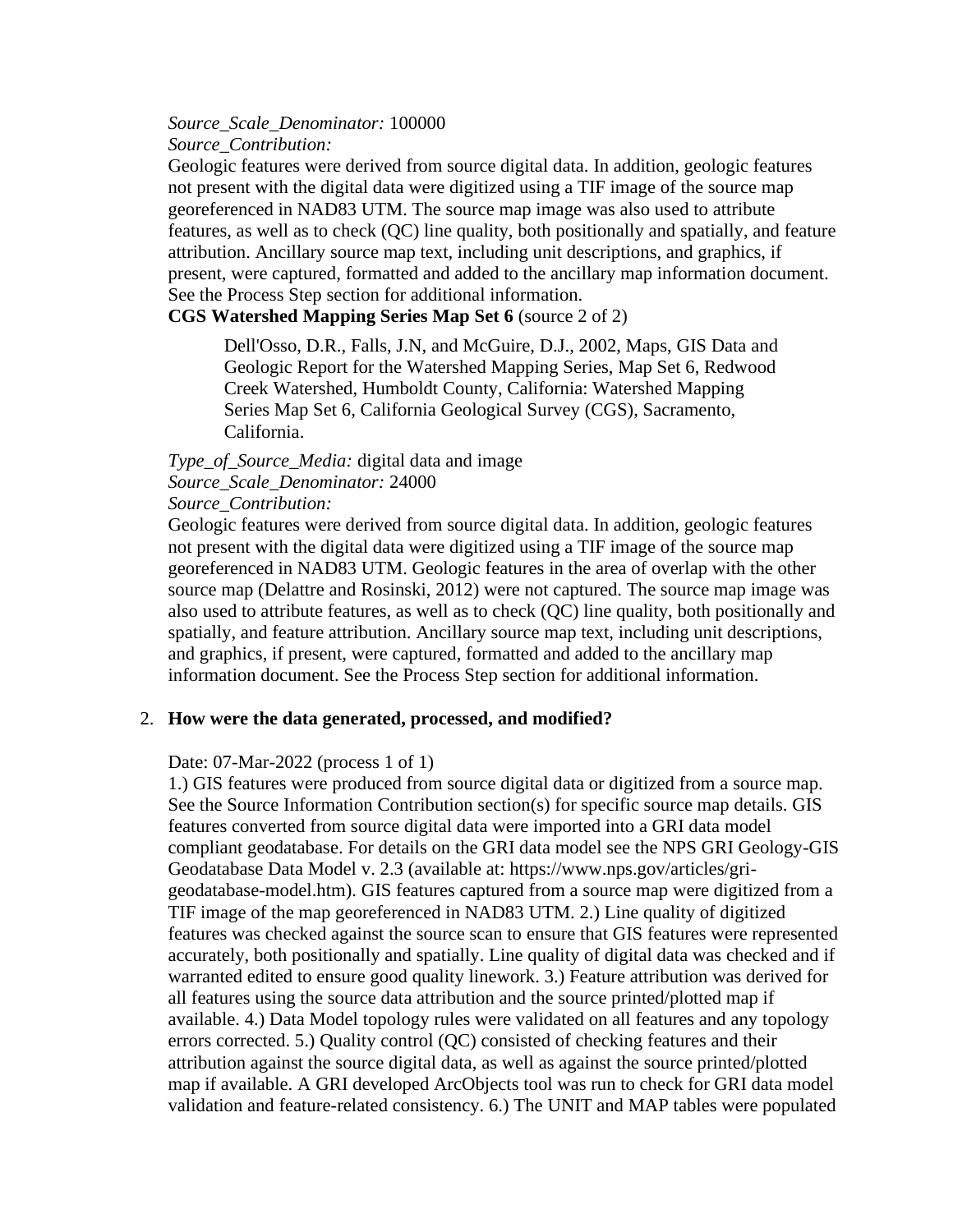and checked against the source(s). Relationship classes were also added and used to ensure attribution consistency between feature class and table attribution. 7.) Feature symbology was produced for all feature classes. An attempt was made to best match symbology to its source map, however, in some cases features symbology maybe slightly modified, primarily based on the limitations of the ArcGIS geology styles. In some cases, however, symbology may have been modified to reconcile differences from multiple sources. 8.) An ArcMap Document was produced, in part by a GRI finalize mxd tool, and layer (.lyr) files saved for all data layers. 9.) The ancillary map information PDF document, see the Supplemental Information section for additional information, was produced from textual information and figures present on the source map(s) and/or in digital data files. If applicable, source map images were produced at 150dpi or greater resolution and optical character recognition (OCR) software was used to produce text from source map text. The text, source map images and other ancillary source map information were added to a Help & Manual (.hmxz) template file. The .hmxz file was then compiled to produce the ancillary map information document. Any compilation errors were then checked and corrected and the document was reviewed for content, usability and grammatical errors. 10.) A Google Earth .kmz/.kml file, as well as a OGC GeoPackage and QGIS project file was produced from the finalized file geodatabase and ArcMap document.

Person who carried out this activity:

Stephanie O'Meara Colorado State University Research Associate, Geologist/GIS Specialist/Data Manager Dept. of Geosciences (1482) Fort Collins, Colorado 80523-1482 USA

(970) 491-6655 (voice) stephanie.omeara@colostate.edu

*Hours\_of\_Service:* 9:00 a.m. to 5:00 p.m. (MST), Monday - Friday

Data sources used in this process:

o CGS Preliminary Geologic Map (Crescent City and Orick 30' x 60's), CGS Watershed Mapping Series Map Set 6

## <span id="page-6-0"></span>3. **What similar or related data should the user be aware of?**

National Park Service Geologic Resources Inventory (GRI) program, 20220307, Metadata for the Digital Geologic-GIS Map of Redwood National Park and Vicinity, California (NPS, GRD, GRI, REDW, REDW digital map).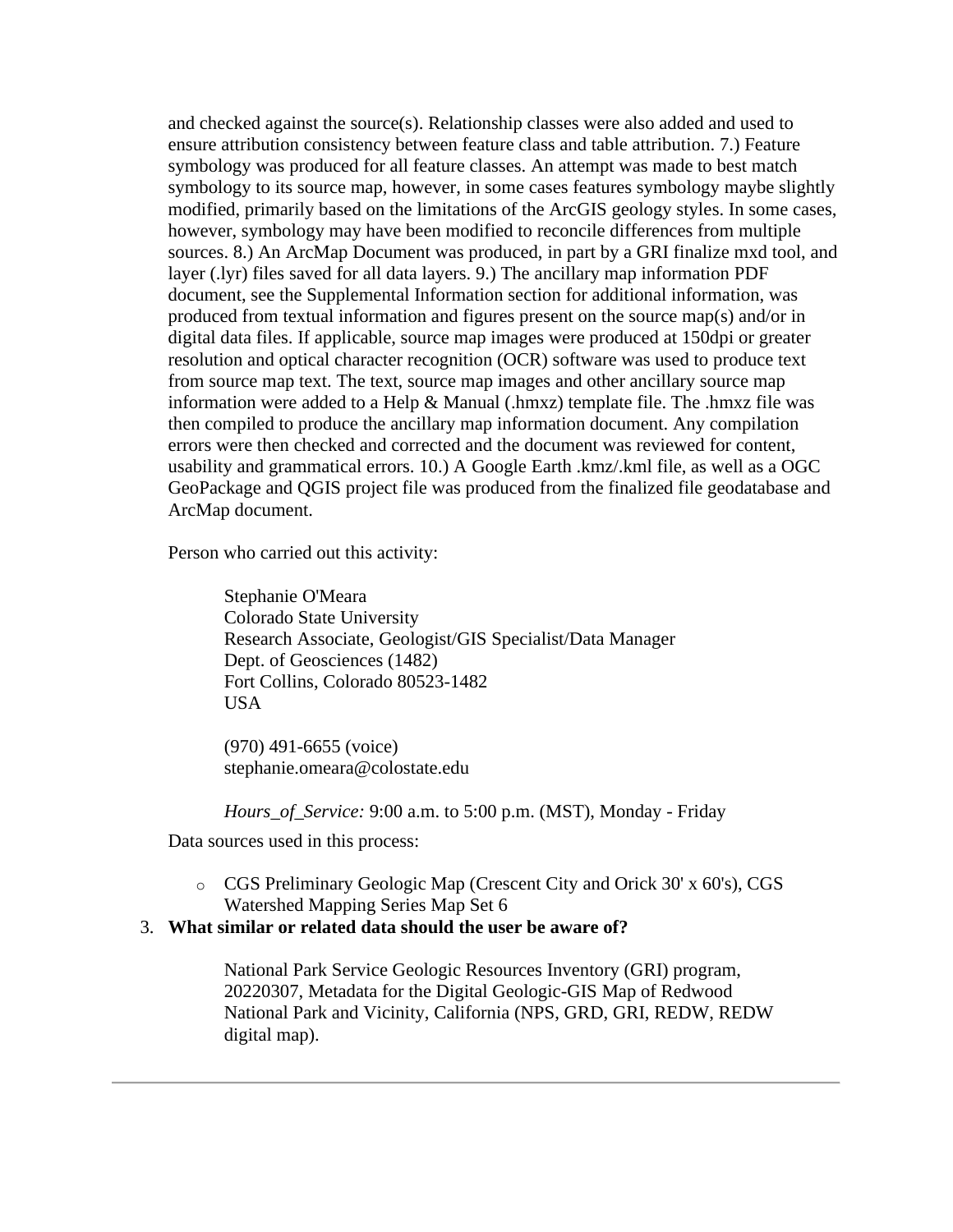## <span id="page-7-0"></span>**How reliable are the data; what problems remain in the data set?**

## <span id="page-7-1"></span>1. **How well have the observations been checked?**

Feature and table attribution was derived and checked with the source map(s). Attribution was checked (QCd) for errors. Users of this data are advised to FULLY and CAREFULLY READ the "DISTRIBUTION LIABILITY" section of this metadata before using the data.

## <span id="page-7-2"></span>2. **How accurate are the geographic locations?**

Data was produced from digital source data and digitized from a georeferenced source map .TIF image(s) (300dpi). Users of this data are cautioned about the locational accuracy of features within this dataset. Based on the source map scale and United States National Map Accuracy Standards features are within (horizontally) 50.8 meters or 166.7 feet of their actual location as presented by this dataset. Users of this data should thus not assume the location of features is exactly where they portrayed are in ArcGIS or other software used to display this dataset. The PRECISION of any Shapefile (.shp) files is DOUBLE. Coordinate tics on the georeferenced (registered and rectified) source map image(s) were checked against control points that had the exact specified coordinates of the tic. The direct distance between the image tic and its control point were measured. All measured distances were less than 50% of the required distance to meet National Map Accuracy Standards (1/50th of an inch for maps at 1:20,000 scale and smaller). Features were checked (QCd) after digitizing for positional accuracy errors using the georeferenced source map image.

### <span id="page-7-3"></span>3. **How accurate are the heights or depths?**

No vertical coordinates are present in this GRI digital dataset.

## <span id="page-7-4"></span>4. **Where are the gaps in the data? What is missing?**

All data is considered complete to the extent of the source map(s).

## <span id="page-7-5"></span>5. **How consistent are the relationships among the observations, including topology?**

GIS data in 10.1 file geodatabase, OGC geopackage and 2.2 KML/KMZ file formats.

## <span id="page-7-7"></span><span id="page-7-6"></span>**How can someone get a copy of the data set?**

**Are there legal restrictions on access or use of the data?**

*Access\_Constraints:* None *Use\_Constraints:*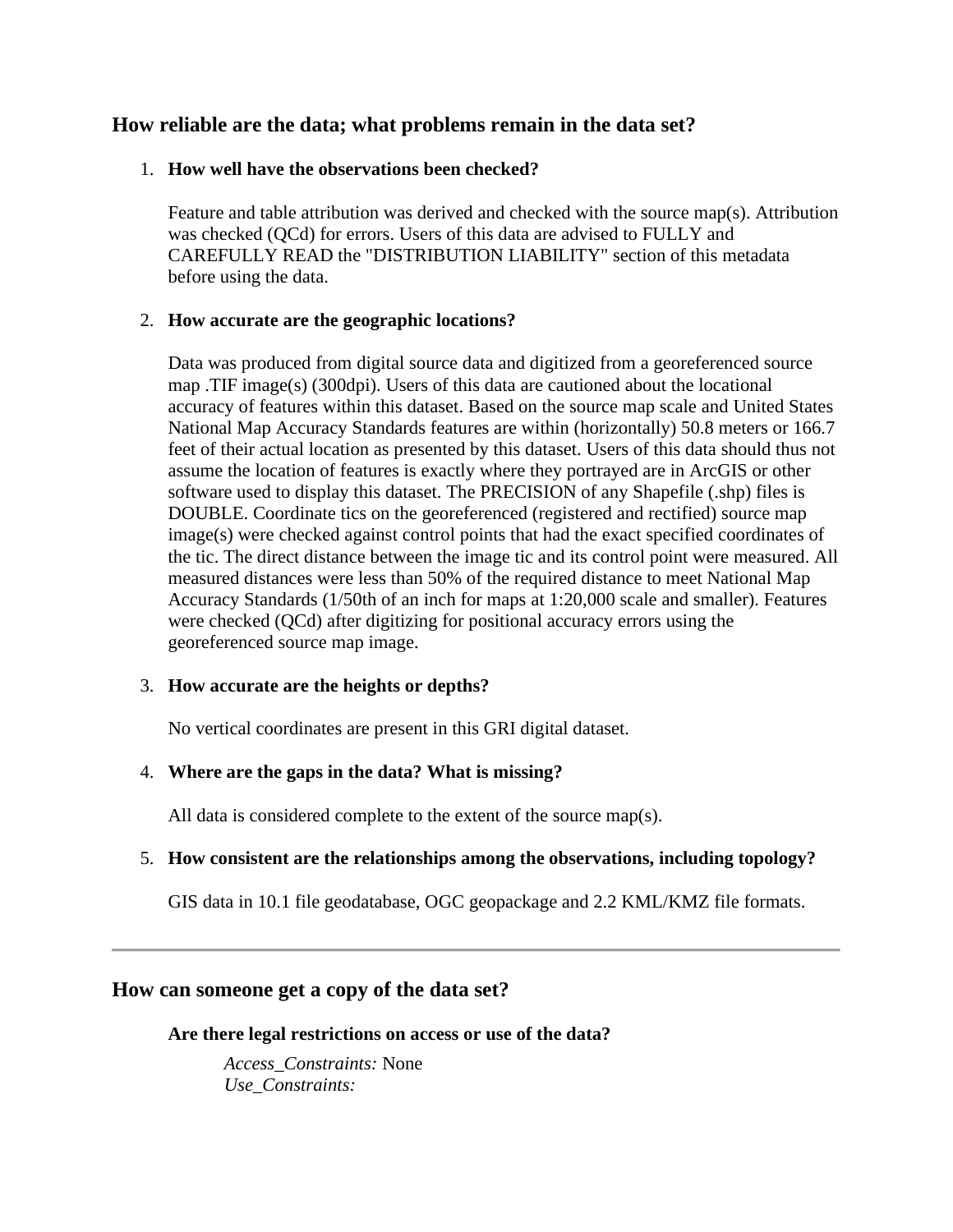Not for use at scale greater than 1:100,000 (source map scale). Users of this data are cautioned about the locational accuracy of features within this dataset. Based on the source map scale and United States National Map Accuracy Standards features are within (horizontally) 50.8 meters or 166.7 feet of their actual location as presented by this dataset. Users of this data should thus not assume the location of features is exactly where they are portrayed in Google Earth, ArcGIS, QGIS or other software used to display this dataset.

#### <span id="page-8-0"></span>1. **Who distributes the data set?** (Distributor 1 of 1)

Stephanie O'Meara Colorado State University Research Associate, Geologist/GIS Specialist/Data Manager 1201 Oak Ridge Drive, Suite 200 Fort Collins, Colorado 80525 USA

(970) 491-6655 (voice) stephanie\_o'meara@partner.nps.gov

*Hours\_of\_Service:* 8:00 a.m. to 4:00 p.m. (MST), Monday - Friday *Contact\_Instructions:* GRI data are available at: [<http://irma.nps.gov/App/Reference/Search>](http://irma.nps.gov/App/Reference/Search)

#### <span id="page-8-1"></span>2. **What's the catalog number I need to order this data set?**

GIS map data available in several GRI-supported GIS data formats

#### <span id="page-8-2"></span>3. **What legal disclaimers am I supposed to read?**

The National Park Service shall not be held liable for improper or incorrect use of the data described and/or contained herein. These data and related graphics are not legal documents and are not intended to be used as such.

The information contained in these data is dynamic and may change over time. The data are not better than the original sources from which they were derived. It is the responsibility of the data user to use the data appropriately and consistent within the limitations of geospatial data in general and these data in particular. The related graphics are intended to aid the data user in acquiring relevant data; it is not appropriate to use the related graphics as data.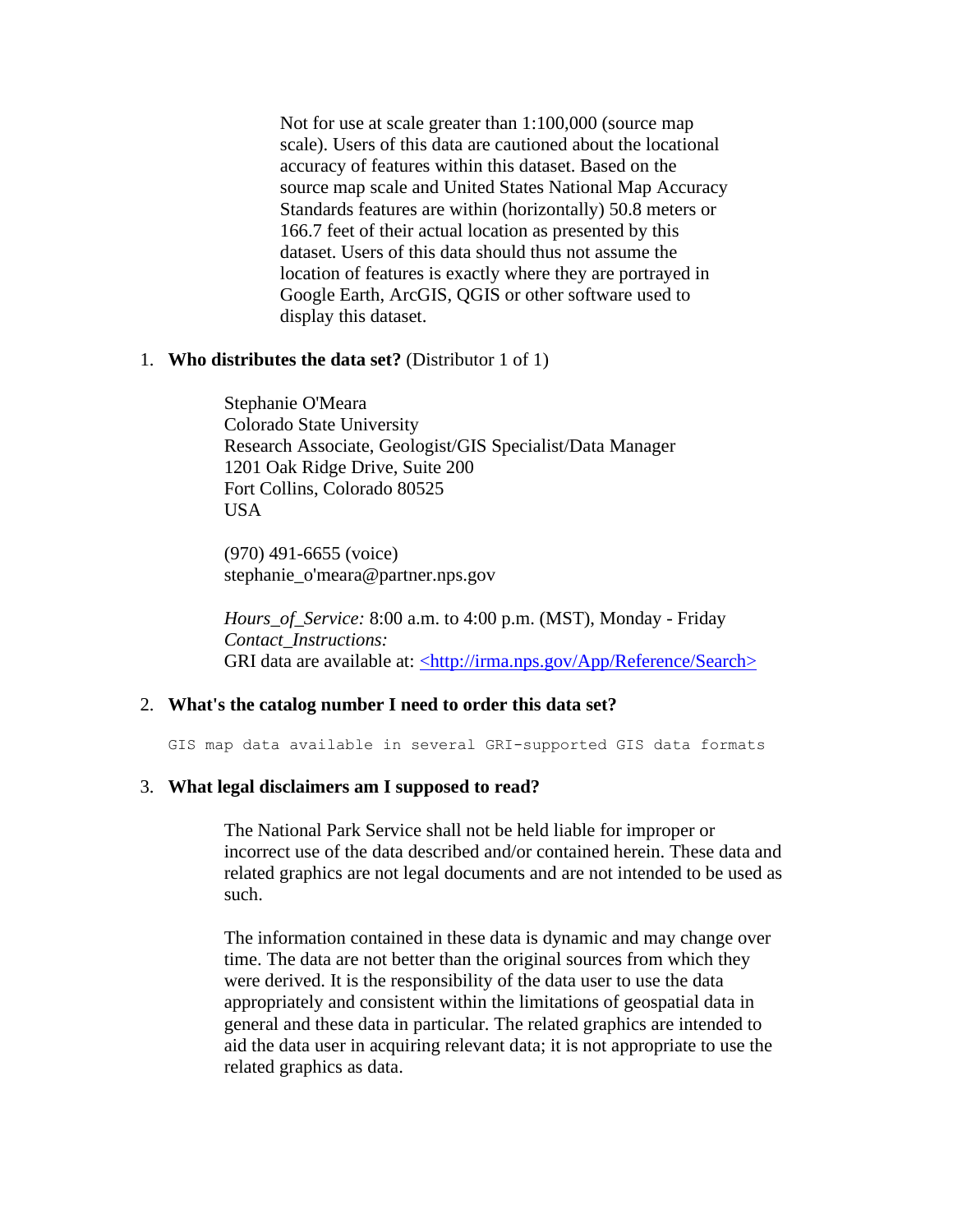The National Park Service gives no warranty, expressed or implied, as to the accuracy, reliability, or completeness of these data. It is strongly recommended that these data are directly acquired from an NPS server and not indirectly through other sources which may have changed the data in some way. Although these data have been processed successfully on a computer system at the National Park Service, no warranty, expressed or implied is made regarding the utility of the data on another system or for general scientific purposes, nor shall the act of distribution constitute any such warranty. This disclaimer applies to both to individual use of the data and aggregate use with other data.

# <span id="page-9-0"></span>4. **How can I download or order the data?**

## o **Availability in digital form:**

|              | <b>Data format:</b> GDB (version ArcGIS Pro 2.4) GIS (file geodatabase format)<br>data package with a Pro map (.mapx) file<br>(redw_geology_gdb_pro.zip) Size: 4.71 |
|--------------|---------------------------------------------------------------------------------------------------------------------------------------------------------------------|
|              | Network links: NPS Data Store, https://irma.nps.gov/DataStore/                                                                                                      |
| Data format: | GDB (version ArcGIS 10.1) GIS (file geodatabase format) data<br>package with an ArcMap map document (.mxd) file<br>(redw_geology_gdb.zip) Size: 4.81                |
|              | Network links: NPS Data Store, https://irma.nps.gov/DataStore/                                                                                                      |
| Data format: | KML/KMZ (version 2.2) Google Earth (kml/kmz format) data<br>package (redw_geology_kml.zip) Size: 6.99                                                               |
|              | <b>Network links:</b> NPS Data Store, https://irma.nps.gov/DataStore/                                                                                               |
| Data format: | GPKG (version OGC geopackage) GIS (geopackage format)<br>data package with a QGIS project (.qgz) file<br>(redw_geology_gpkg.zip) Size: 4.90                         |
|              | <b>Network links:</b> NPS Data Store, https://irma.nps.gov/DataStore/                                                                                               |
| Data format: | PDF (version 9) Ancillary Map Information Document Size:<br>31.67                                                                                                   |
|              | <b>Network links:</b> NPS Data Store, https://irma.nps.gov/DataStore/                                                                                               |
|              | <b>Data format:</b> PDF (version 9) GIS Readme Document Size: 0.1                                                                                                   |
|              | Network links: NPS Data Store, https://irma.nps.gov/DataStore/                                                                                                      |
|              | <b>Data format:</b> PDF (version 9) FAQ Metadata File Size: 0.1                                                                                                     |
|              | Network links: NPS Data Store, https://irma.nps.gov/DataStore/                                                                                                      |

#### o **Cost to order the data:** None

#### o **Special instructions:**

Search for the GRI map, then download the GRI data at: https://irma.nps.gov/DataStore/